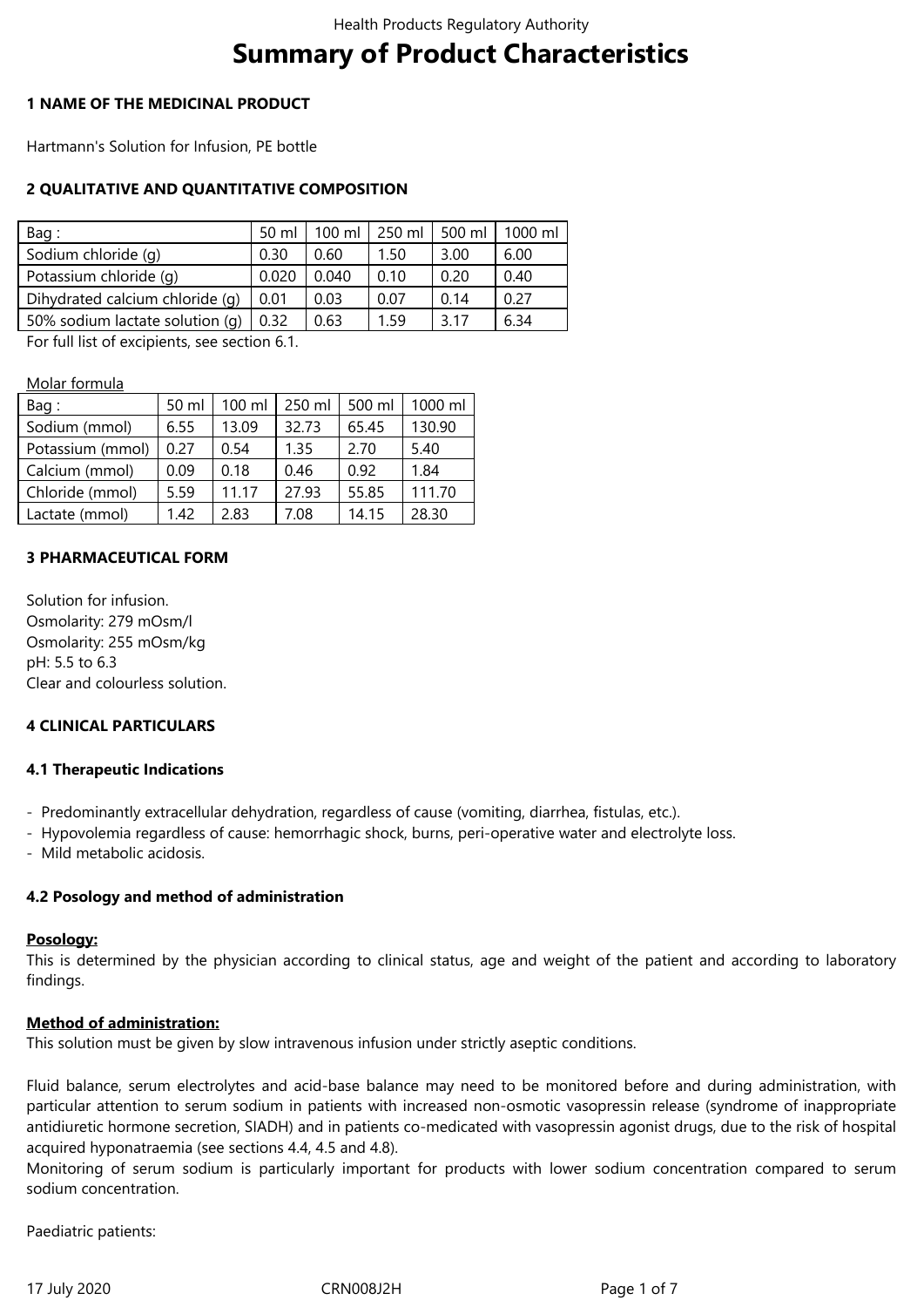## Health Products Regulatory Authority

The infusion rate and volume depend on the age, weight, clinical condition (e.g. burns, surgery, head-injury, infections), and concomitant therapy and should be determinded by the consulting physician experienced in paediatric intravenous fluid therapy (see section 4.4 and 4.8)

# **4.3 Contraindications**

This medicine is contraindicated in the following situations :

- Hypervolaemia (predominantly extracellular hyperhydration),
- decompensated congestive cardiac failure,
- hyperkalemia,
- hypercalcemia,
- metabolic alkalosis,

as well as in combination with digitalis (see "Interaction with other medicinal products and other forms of interaction" section).

# **4.4 Special warnings and precautions for use**

# **Warnings**

This solution must not be given by intramuscular injection.

Keep to a slow infusion rate. The infusion must be stopped if any abnormal sign develops.

Risk of complications related to volume and amount of electrolytes administered. Risk of overload of cardiovascular system with pulmonary edema, especially in predisposed individuals.

High volume infusion must be used under specific monitoring in patients with cardiac or pulmonary failure, and in patients with non-osmotic vasopressin release (including SIADH), due to the risk of hospital-acquired hyponatraemia (see below).

Hyponatraemia:

Patients with non-osmotic vasopressin release (e.g. in acute illness, pain, post-operative stress, infections, burns, and CNS diseases), patients with heart-, liver- and kidney diseases and patients exposed to vasopressin agonists (see section 4.5) are at particular risk of acute hyponatraemia upon infusion of hypotonic fluids.

Acute hyponatraemia can lead to acute hyponatraemic encephalopathy (cerebral oedema) characterized by headache, nausea, seizures, lethargy and vomiting. Patients with cerebral oedema are at particular risk of severe, irreversible and life-threatening brain injury.

Children, women in fertile age and patients with reduced cerebral compliance (e.g. meningitis, intracranial bleeding, cerebral contusion and brain oedema) are at particular risk of the severe and life-threatening complications, because these patients are particularly vulnerable to the effects of brain swelling caused by acute hyponatraemia.

Infusion of Hartmann's solution may cause metabolic alkalosis because of the presence of lactate ions. Hartmann's may not produce its alkalinizing action in patients with hepatocellular insufficiency since lactate metabolism may be impaired.

Check the color and clarity of the solution, as well as that the container is not damaged before use. Discard any damaged or partially used container.

In case of concomitant blood transfusion and because of the presence of calcium, Hartmann's solution must not be administered via the same infusion system because of the risk of coagulation.

## **Precautions for use**

The patient's clinical status and laboratory parameters (blood and urine electrolytes) must be monitored during use of this solution, especially in the following situations:

- congestive cardiac failure,

- severely impaired renal function,

- edema with sodium retention.

Since this solution contains potassium, combination with hyperkalaemic diuretics is not recommended, plasma potassium must be particularly closely monitored in patients at risk of hyperkalemia, e.g. in the presence of severe chronic renal failure.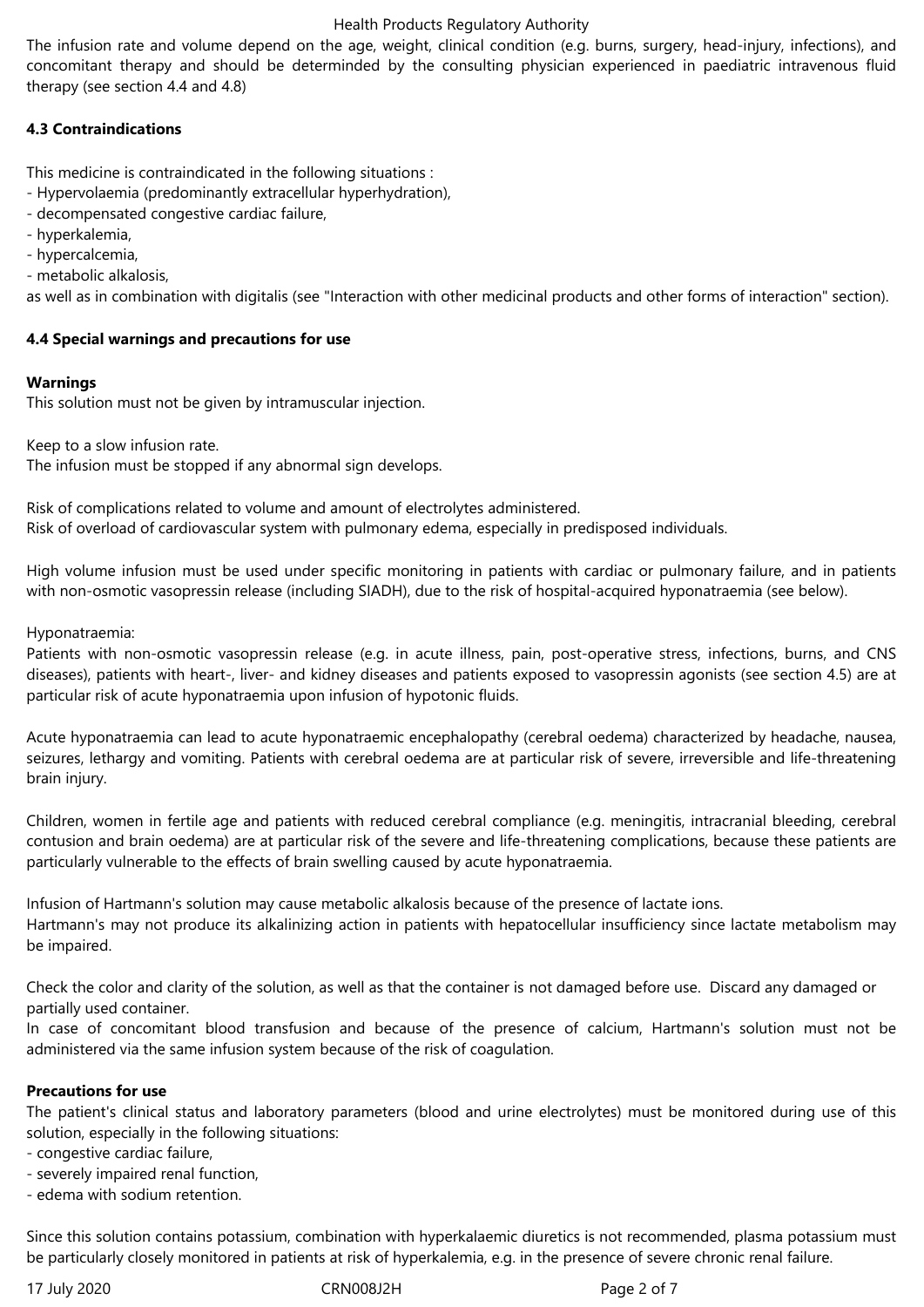It is inadvisable to use this medicine in combination with angiotensin converting enzyme inhibitors, angiotensin II receptor antagonists, or with tacrolimus (see "Interaction with other medicinal products and other forms of interaction" section). Precautions for using bag:

- use immediately once opened;

- do not use an air entry;

- do not connect in series since the residual of the first container might be carried on by the solution coming from the second container, with the risk of air embolism.

## **4.5 Interaction with other medicinal products and other forms of interactions**

Drugs leading to an increased vasopressin effect

The below listed drugs increase the vasopressin effect, leading to reduced renal electrolyte free water excretion and increase the risk of hospital acquired hyponatraemia following inappropriately balanced treatment with i.v. fluids (see sections 4.2, 4.4 and 4.8).

- Drugs stimulating vasopressin release, e.g.: Chlorpropamide, clofibrate, carbamazepine, vincristine, selective serotonin reuptake inhibitors, 3.4-methylenedioxy-N-methamphetamine, ifosfamide, antipsychotics, narcotics
- Drugs potentiating vasopressin action, e.g.: Chlorpropamide, NSAIDs, cyclophosphamide
- Vasopressin analogues, e.g.: Desmopressin, oxytocin, vasopressin, terlipressin

Other medicinal products increasing the risk of hyponatraemia also include diuretics in general and antiepileptics such as oxcarbazepine.

#### *Interactions related to the presence of calcium Contraindicated combination:*

**+ digitalis preparations :** serious or even fatal cardiac arrhythmias, especially in the presence of hypokalemia.

## - *Combination needing to be taken into account:*

**+ thiazide diuretics**: risk of hypercalcemia via decreased urinary calcium excretion.

# *Interactions related to the presence of potassium*

## - *Inadvisable combinations:*

**+ hyperkalemic diuretics:** amiloride, spironolactone, triamterene, alone or in association : potentially fatal hyperkalemia, notably in the presence of renal failure (addition of hyperkalemic effects).

**+ angiotensin converting enzyme inhibitors (ACEi) and, by extrapolation, angiotensin II receptor antagonists**: potentially fatal hyperkalemia, notably in the presence of renal failure (addition of hyperkalemic effects).

**+ tacrolimus**: potentially fatal hyperkalemia, notably in the presence of renal failure (addition of hyperkalemic effects).

# **4.6 Fertility, pregnancy and lactation**

This solution can be used during pregnancy or lactation if necessary.

RINGER LACTATE FRESENIUS should be administrated with special caution for pregnant women during labour particularly as to serum-sodium if administered in combination with oxytocin (see section 4.4, 4.5 and 4.8).

## **4.7 Effects on ability to drive and use machines**

Not applicable.

## **4.8 Undesirable effects**

Potential undesirable effects may occur in poor conditions of use or if administration is too fast.

During administration of Hartmann's Solution for Infusion, the following undesirable effects have been reported:

17 July 2020 CRN008J2H Page 3 of 7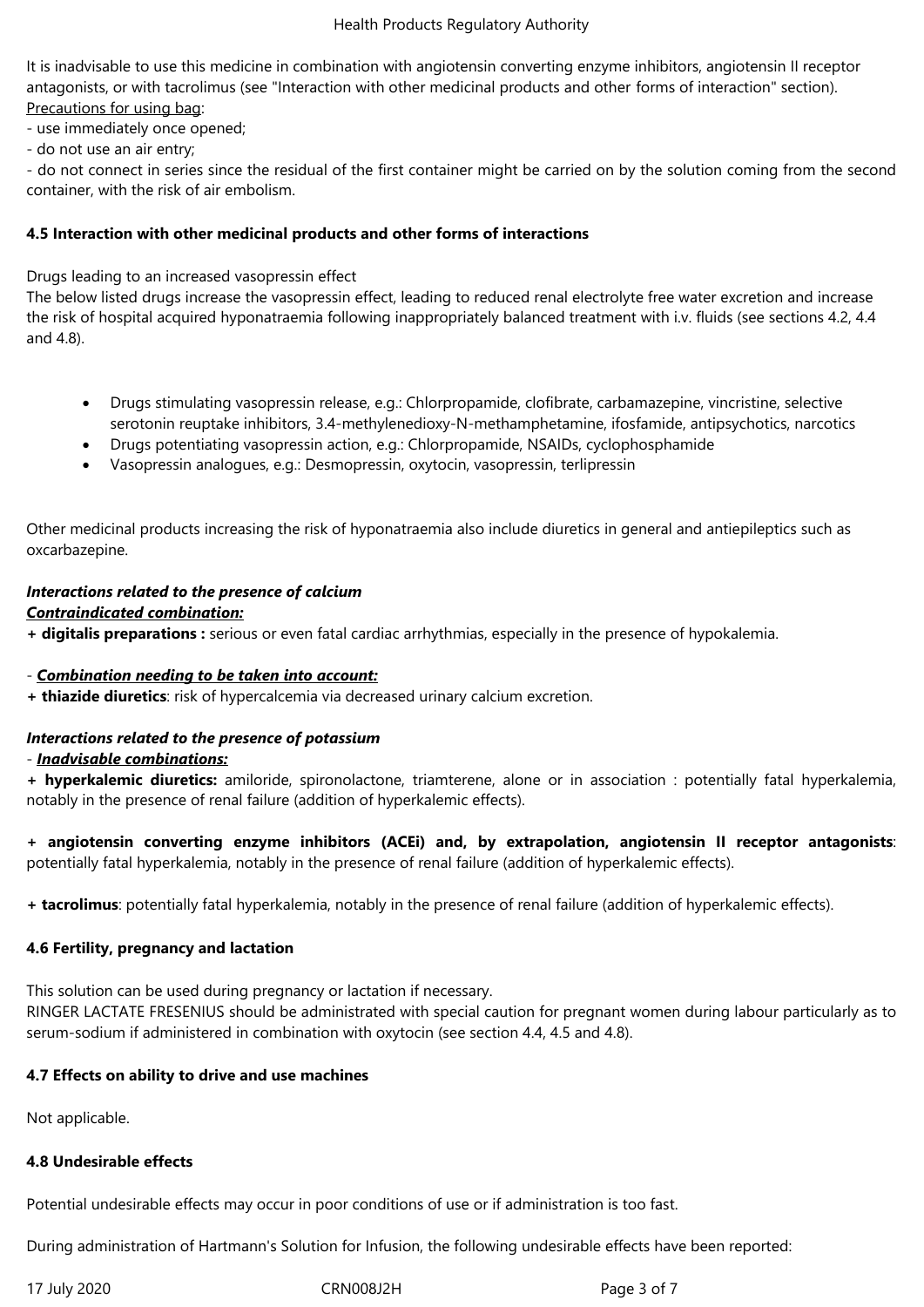• Nervous system disorders : Acute hyponatremic encephalopathy\*

\*Hospital acquired hyponatraemia may cause irreversible brain injury and death, due to development of acute hyponatraemic encephalopathy, frequency unknown (see sections 4.2. 4.4, 4.5).

# Reporting of suspected adverse reactions

Reporting suspected adverse reactions after authorization of the medicinal product is important. It allows continued monitoring of the benefit/risk balance of the medicinal product. Healthcare professionals are asked to report any suspected adverse reactions in Ireland to HPRA Pharmacovigilance Kevin O'Malley House Earlsfort Centre Earlsfort Terrace IRL-Dublin 2 Tel: +353 1 6764971 Fax: +353 1 6762517 Website: www.hpra.ie medsafety@hpra.ie

# **4.9 Over[dose](http://www.hpra.ie/)**

[Poor conditions of u](mailto:medsafety@hpra.ie)se, such as an overdose, may lead to signs of hypervolemia with tightened skin, venous stasis, oedema – possibly also lung – or brain oedema, disturbed acid-base balance and electrolyte balance and serum hyperosmolarity.

The infusion should be interrupted immediately. Overdose should be treated in a specialist unit. Extra-renal dialysis may be necessary.

# **5 PHARMACOLOGICAL PROPERTIES**

## **5.1 Pharmacodynamic properties**

# SOLUTION MODIFYING ELECTROLYTE BALANCE (ATC Code: BO5 BB 01).

This is an isotonic crystalloid solution to be used for vascular filling and restoration of water/electrolyte balance and which has an ionic composition very close to that of extracellular fluid. The correction of extracellular dehydration and/or of blood volume deficit is accompanied by hemodilution.

Pharmacological properties are those of the constituents of the solution (sodium, potassium, calcium, chloride). Hartmann's Solution for Infusionis neutral and has an excess of chloride ions over sodium ions because of the presence of potassium chloride and calcium chloride.

Lactate ion is a bicarbonate precursor buffer anion, i.e. participating in the regulation of acid-base balance. This conversion may be impaired in the presence of hepatocellular insufficiency.

Metabolic alkalosis may result from excess intake of lactate ions. If lactate metabolism is blocked (type B lactic acidosis), the intake of lactate results in accumulation of the anion in the blood.

In contrast, during the correction of hypovolemic shock (with type A lactic acidosis), improvement in circulatory status, and hence in hepatic perfusion, enables the restoration of normal lactate metabolism which corrects the process.

# **5.2 Pharmacokinetic properties**

This solution disseminates in the extracellular compartment, with a matching increase in the volume of the latter. Lactate ion is quickly metabolized by the liver, where it is converted to pyruvate, used in the Krebs cycle with the production of bicarbonate.

## **5.3 Preclinical safety data**

17 July 2020 **CRN008J2H Page 4 of 7**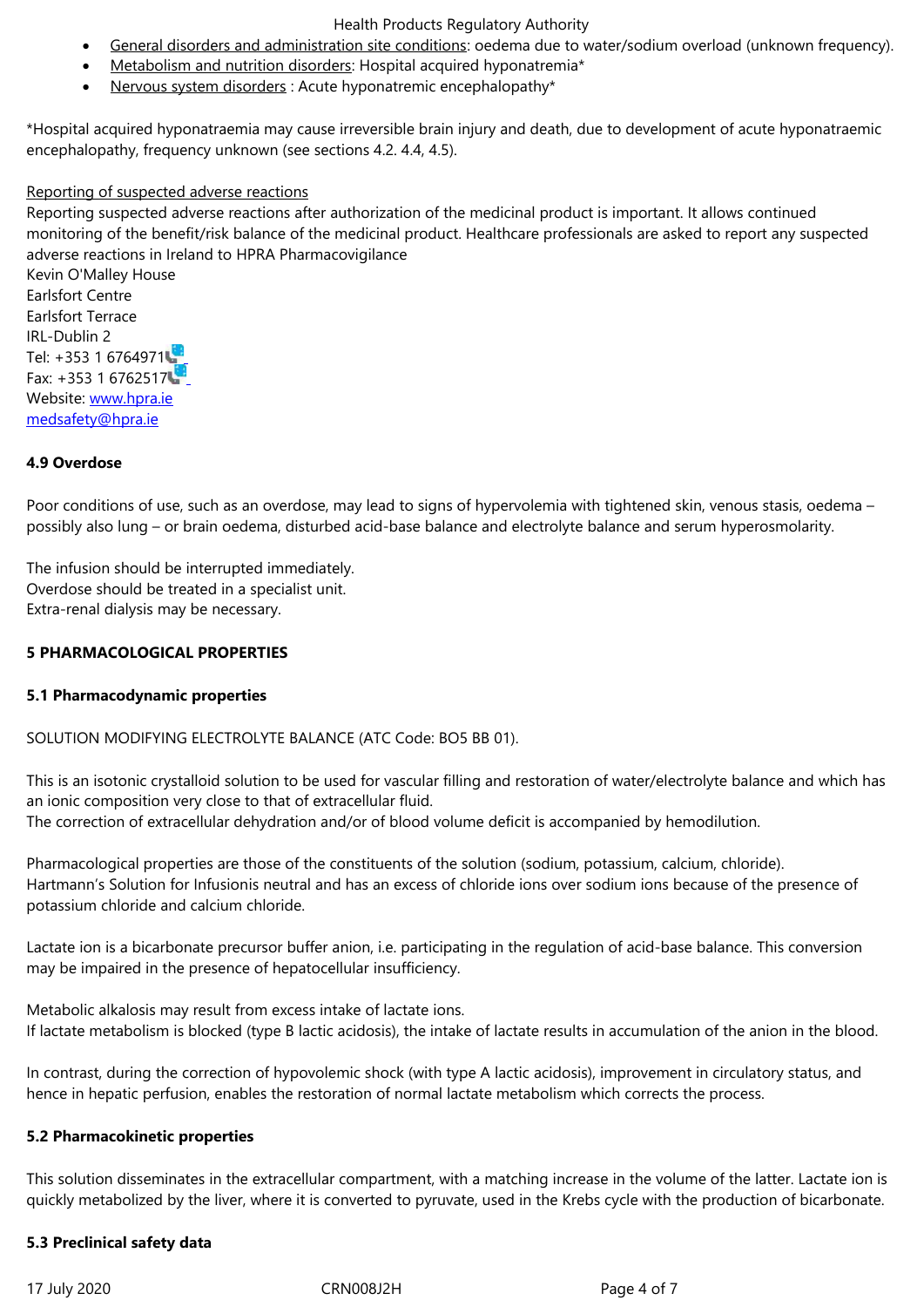## Health Products Regulatory Authority

Non clinical data reveal no special hazard for humans based on conventional studies of safety pharmacology, repeated dose toxicity, genotoxicity, carcinogenic potential, toxicity to reproduction.

# **6 PHARMACEUTICAL PARTICULARS**

# **6.1 List of excipients**

Hydrochloric acid (pH adjustment) Sodium hydroxide (pH adjustment) Water for injections

# **6.2 Incompatibilities**

## Physical-chemical incompatibilities:

It is up to the physician to determine the incompatibility of an added medicine regarding Hartmann's solution, by checking for any possible color change and/or possible formation of precipitate, insoluble complex or crystals.

There is physical-chemical incompatibility with certain antibiotics when they are given intravenously: chlortetracycline, amphotericin B, oxytetracycline.

Before adding any medicine, check that the pH zone in which it is effective corresponds to that of Hartmann's Solution for Infusion.

Also check the package leaflet of the medicine to be added.

Once a medicine is added to Hartmann's Solution for Infusion, the mixture must be administered immediately.

In the absence of compatibility studies, this medicinal product must not be mixed with other medicinal products.

## **6.3 Shelf life**

3 years

After opening or mixture with other drugs, the product should be used immediately.

## **6.4 Special precautions for storage**

No special precaution for storage.

## **6.5 Nature and contents of container**

1, 10, 20, 30 x 250 ml, 1, 10, 20 x 500 ml or 1, 10 x 1000 ml polyethylene bottles. Not all pack sizes may be marketed.

## **6.6 Special precautions for disposal and other handling**

Check the color and clarity of the solution, as well as that the container is not damaged before use. Discard any damaged or partially used container.

## Precautions for using bag:

- use immediately once opened;
- do not use an air entry;

- do not connect in series since the residual of the first container might be carried on by the solution coming from the second container, with the risk of air embolism.

The chemical and physical stability of any additive at the pH of solution Hartmann's, introduced into the Hartmann's, must be established before use.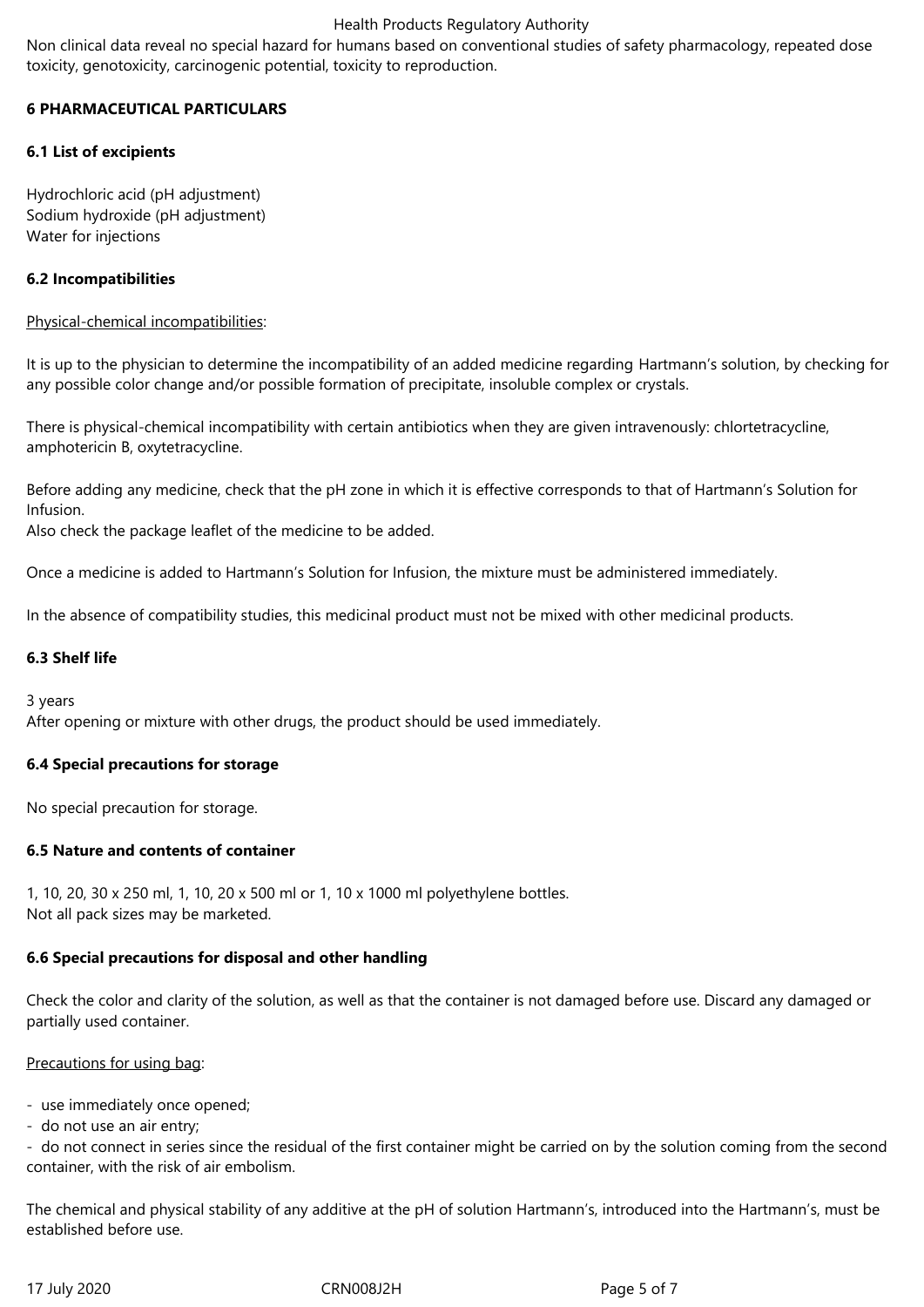Health Products Regulatory Authority Once a medicine is added to Hartmann's Solution for Infusion, the mixture must be administered immediately.